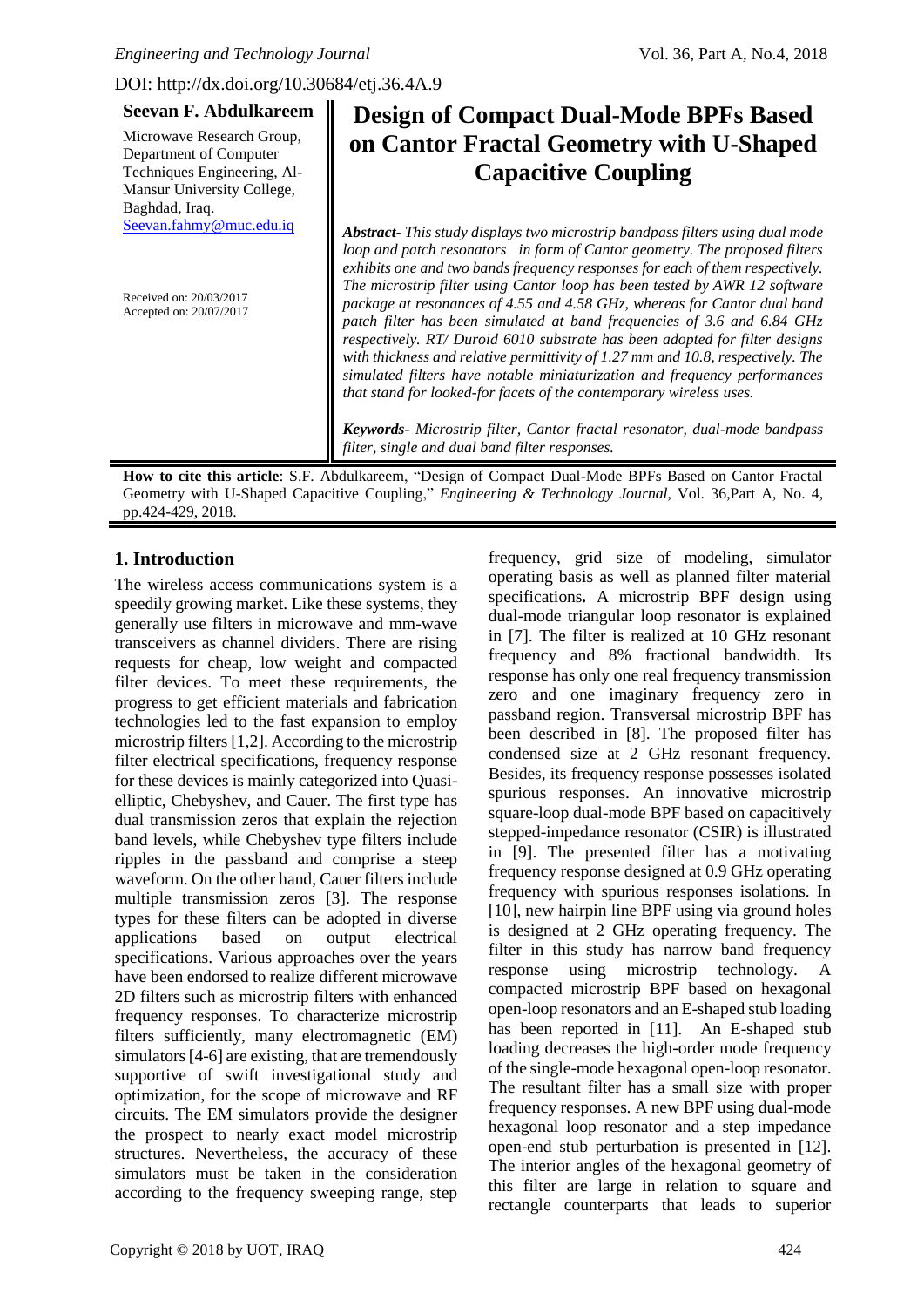smallness in the microstrip circuits. This filter is miniature and straightforward to be fabricated and useful for many wireless systems. Compact BPFs that are based on dual-mode ring resonator have been designed as stated in [13]. The smallness has been achieved by deforming the ring trace to a spiral arrangement. The output frequency results have wide passband with dual degenerate modes. This wide passband feature has been carried out by robust I/O coupling based on an impedance transformer for external quality factor matching with the filter bandwidth. On the other hand, fractal geometries such as Moore, Minkowski, and Peano have been successfully used in the design of compact single band and dual-band microstrip BPFs for various communication applications [14- 18]. It is worth to reveal that the Cantor fractal geometry presented in [19] has been successfully utilized in the design of dual-band printed monopole antenna for microwave communication applications. In this paper, condensed microstrip BPFs based on dual-mode resonator have been designed as single and dual-band devices. It uses Cantor fractal resonator as loop and patch EM elements with U shaped I/ O feeders. The input reflection coefficient, S11, and the transmission coefficient, S21, for resultant band responses of the proposed devices are sensible. Furthermore, they have narrow band responses that can be functional in wireless systems.

#### **2. The Proposed Filter Design**

Theoretically, there is a necessity for microstrip BPF topology to be 2D in design as in Figure1. The height of the substrate is symbolized as h, the width of microstrip conductor is W, the thickness of the metallic strip is t and L is the microstrip line length. This 2D arrangement involves the above dimensions in a single plane as in the setting of microstrip line width to organize its impedance [2].



**Figure 1: The microstrip configuration**

Presently, microwave BPFs design typically employs dual-mode resonators. On the other hand, the higher modes have not adequate realistic applications. Currently, loop and patch microstrip resonators [14, 20] have paid attention microwave circuit engineers for manufacturing new filter devices with significant frequency responses. All of them have planar symmetry with different topologies. Figure2 exemplifies general microstrip dual mode resonators, where D on top of all resonators represents its usual dimension, while  $\lambda_{\text{go}}$  is the guided-wavelength at its specified design frequency. A small patch or cut as inducing element is positioned to each resonator at 45° angle from its dual orthogonal I/O ports as illustrated in Figure 2. In this study, Cantor fractal filters based on loop and patch resonators are designed using a dielectic constant of 10.8 and thickness of 1.27 mm and conductor thickness of 35 µm. The guided wavelength ( $\lambda_{\alpha}$ ) is evaluated by [14,20]:

$$
\lambda_{\text{go}} = \frac{\dot{c}}{f_0 \sqrt{\varepsilon_{\text{eff}}}}
$$
(1)

Where c stands for light speed,  $f_0$  is the fundemental frequency, and  $\varepsilon_{\text{eff}}$  is the effective dielectric constant of the substrate that can be determined from [14,20]:

$$
\varepsilon_{\text{eff}} = \frac{\varepsilon_{\text{r}} + 1}{2} + \frac{\varepsilon_{\text{r}} - 1}{2} \frac{1}{\sqrt{1 + \frac{12\text{H}}{W}}} \tag{2}
$$

Where  $\varepsilon_r$  stands for the relative substrate constant, W is the conductor width and H represents the substrate thickness. All the same,  $\epsilon_{\text{eff}}$  can be roughed to  $(\epsilon_{\rm r} + 1)/2$  [15]. The designed fractal filters are depicted in Figure 3 and Figure 4 based on loop and patch fractal resonators respectively. The fractal topology is based on  $1<sup>st</sup>$  iteration of the Cantor fractal geometry [21]. The length of r that can be straightforwardly used to generate Cantor fractal resonator is 1 mm. Therefore, the perimeter of Cantor resonator is (28r). Accordingly, the external length of the Cantor fractal resonators as loop and patch topologies is 9 mm. The side length of the perturbation square patch, (t), is of about 0.3 mm whereas the width (w) of input/output U shaped feeders is 0.7 mm. The spacing between U shaped feeders and Cantor square loop resonator is 0.1 mm. These feeders and perturbation element are used to provide the required electromagnetic coupling for the filter frequency response.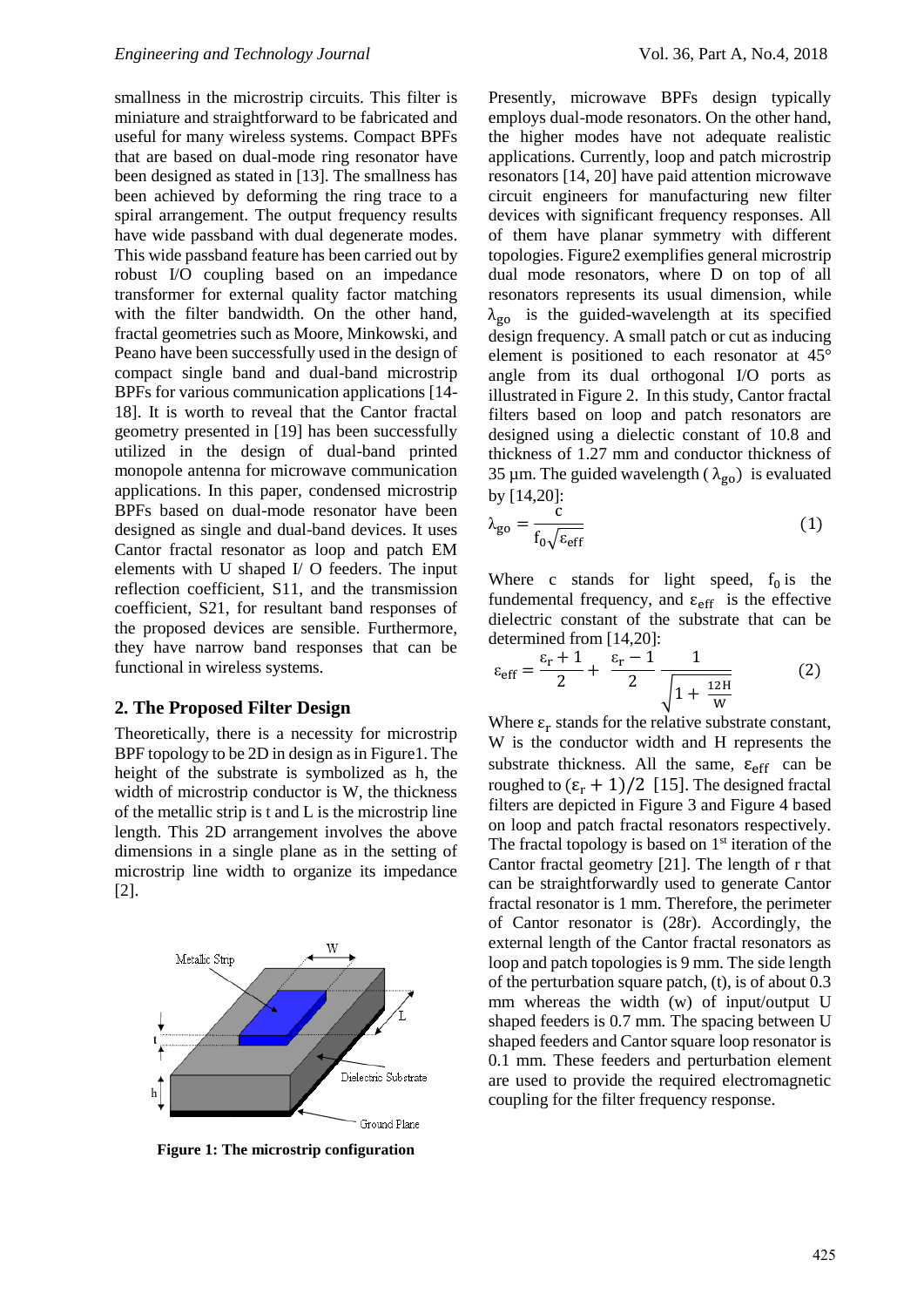

**Figure 2: Some microstrip dual-mode resonators**



**Figure 3: The modeled Cantor fractal loop BPF**



**Figure 4: The modeled Cantor fractal patch BPF**

The fractal curve of the resonator represents dynamic perturbation outcome to the electromagnetic steadiness of the resonator formation. As a result, the electromagnetic scatterings of the degenerated modes will be no longer orthogonal and joint to each other.

## **3. Simulation Results**

The intended microstrip filters using 1st iteration of Cantor fractal loop resonator have been simulated by the AWR 12 simulator. The first filter structure is depicted in Figure 3. The consequential S11 and S21 responses of the BPF have been illustrated in Figure 5. It is perceptible from this graph that there are dual transmission zeros that correspond to rejection band levels at 4.315 and 5.33 GHz respectively with S21 magnitudes of - 66.82 and -104.9 dB. The input reflection coefficient and insertion loss values at center frequency are -19.33 and -0.05 dB respectively. Dual transmission poles at 4.55 and 4.58 GHz in the -3dB passband region are feasibly identified remarkably. Regarding the transmission response, S12, it has the same response as that of S21, since the filter structure is reciprocal. This filter has very small bandwidth response of about 100 MHz that is characteristically a huge objective in wireless systems to cause the filter capable of avoiding the interfering signals working in the neighboring bands. Besides, it has an acceptable return loss and insertion loss magnitudes to be applied in C band wireless systems. The patch Cantor filter shown in Figure4, is designed as dual band device at resonant frequencies of 3.6 and 6.84 GHz respectively as shown from its frequency response in Figure6 using the same external dimensions, coupling gap (g), U shaped feeders, perturbation length(t) and substrate specifications. The electrical specifications for first band are -18.721 dB input reflection coefficient, -0.06 insertion loss and 85.2 MHz bandwidth at -3dB region. On the other hand, the electrical specifications for the second band are -26.46 dB input reflection coefficient, -0.017 dB insertion loss and 159.2 MHz bandwidth at -3dB region. In addition, this filter has very good isolation between the above bands by -30 dB, which is very satisfactory for dual band applications of C band wireless systems. Figures 7-8 present an impression regarding the scattering phase response of the modeled filter for S11 and S21 parameters correspondingly. The fractal BPF has an appropriate level of linearity for S11 and S21 angle responses within sweeping frequency from 4 to 5.5 GHz for loop fractal filter and from 1 to 7.8 GHz for patch fractal filter. To further analyze the designed bandpass filters, the simulated current distributions are shown in Figures 9-10 for Cantor square loop BPF at transmission pole resonances of 4.55 and 4.58 GHz, while another current distribution paterns are simulated for dual band frequencies in Figures 11- 12 regarding dual band Cantor patch filter. All these results are performed using Sonnet simulator. The uppermost coupling effect is denoted by red color, whereas the least one is apparent by blue color. From Figures 9-12, the current intensity patterns for both designed filters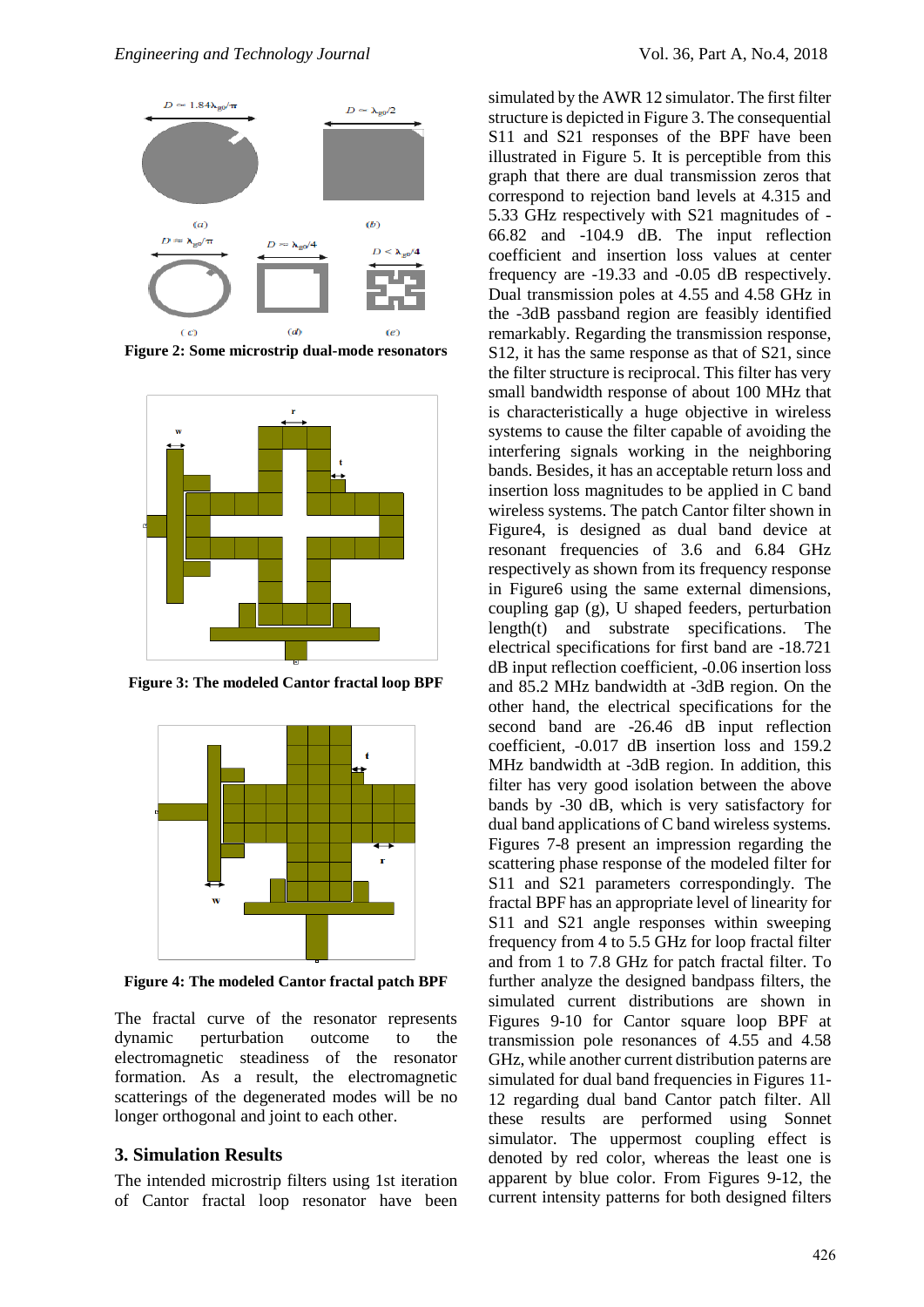#### *Engineering and Technology Journal* Vol. 36, Part A, No.4, 2018

are symmetrically distributed. The physically powerful current values are concentrated within 45 degree offset from I/O coupling feeders with magnetic intensities of 48 and 27 Amp/ meter for Cantor square loop BPF at its pole resonance and 30 and 17 Amp/ Meter for Cantor dual band BPF at its band frequencies. Besides, it is identifiable that Cantor square loop BPF exhibits higher magnetic intensities than Cantor dual band BPF.



**Figure 5: In-band frequency responses for the projected microstrip filter**



**Figure 6: The frequency response of the Cantor fractal patch filter**



**Figure 7: Output S21 and S11 phase responses of Cantor fractal loop BPF**



 **Figure 8: Output S21 and S11 phase responses of the Cantor fractal patch BPF**



**Figure 9: Current intensity distribution of Cantor square loop BPF at 4.55 GHz pole resonance**



**Figure 10: Current intensity distribution of Cantor square loop BPF at 4.58 GHz pole resonance**



**Figure 11: Current intensity distribution of dual band Cantor square patch BPF at 3.6 GHz frequency band**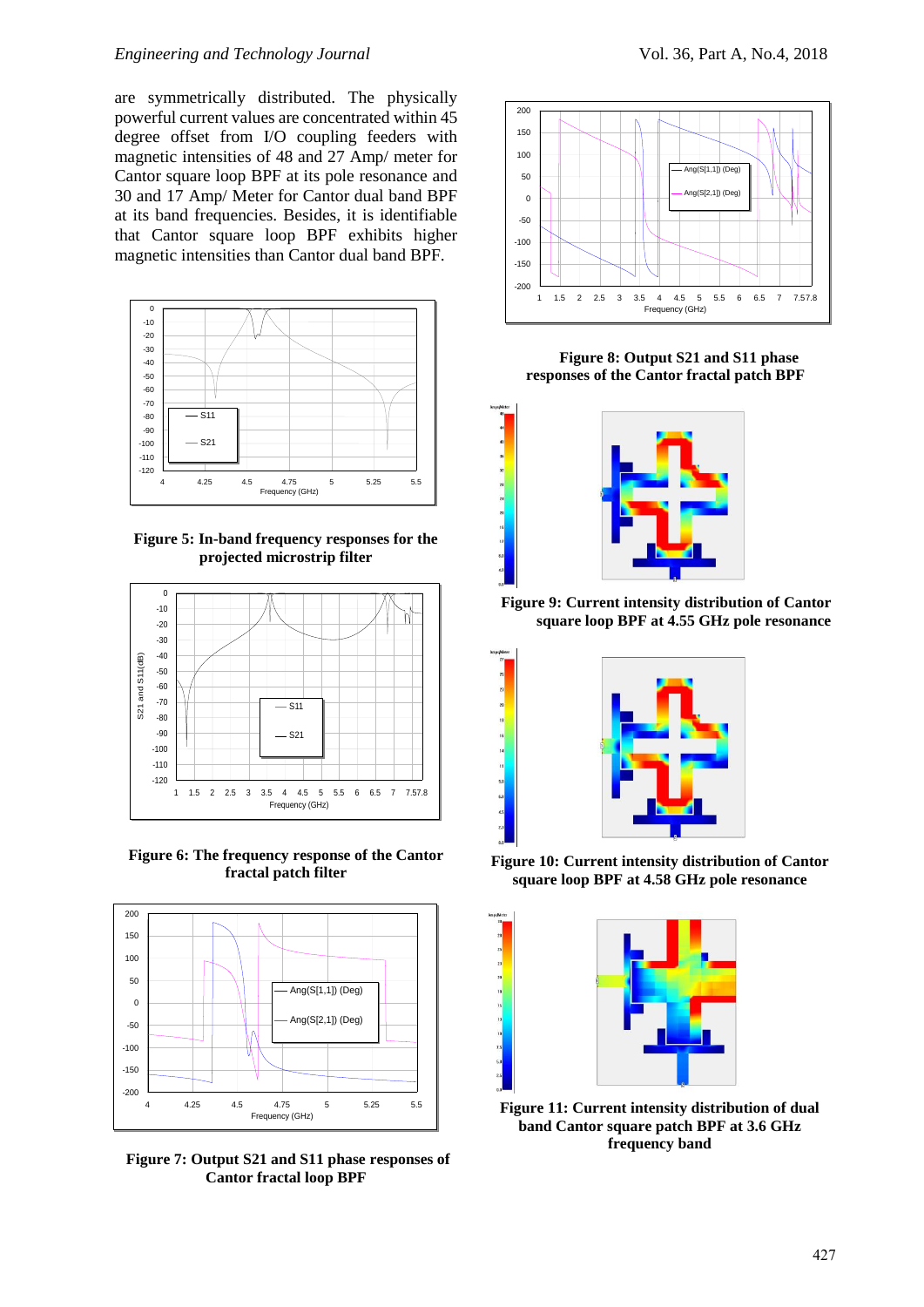

**Figure 12: Current intensity distribution of dual band Cantor square patch BPF at 6.84 GHz frequency band**



**Figure 13: In-band frequency responses for the Cantor loop BPF using Sonnet simulator**



**Figure 14: Frequency responses for the dual band Cantor patch BPF using Sonnet simulator**

To validate the designed bandpass filters, filter responses have been simulated using Sonnet EM simulator as shown Figures 13-14. These responses are in good agreement with filter responses using AWR 12 EM simulator. The side length of Cantor loop and patch resonators are 0.33  $\lambda_{\rm go}$  and 0.26  $\lambda_{\rm go}$  that represent effective compactness at their fundamental frequencies.

### **4. Conclusions**

In this paper, doubly-tuned compact filters based on the loop and patch fractal geometries are presented as compact devices for mobile communication systems. These filters are constructed using the first iteration of the Cantor fractal loop resonator. The design and simulation results of the proposed filter have been examined using AWR 12 EM software package with RT/Duroid substrate constant of 10.8 and substrate height of 1.27 mm. The proposed Cantor loop filter has an acceptable S11 and S21 responses at pole resonant frequencies 4.55 and 4.58 GHz, while patch Cantor filter is designed as dual-band device at band frequencies of 3.6 and 6.84 GHz respectively. These characteristics can be adopted in C band wireless schemes, and they can be integrated into many wireless devices. The simulated results are validated with Sonnet EM simulator.

# **References**

[1] D.M. Pozar, "Microwave Engineering," John Wiley & Sons, Inc., 4th ed, United States, 2011.

[2] R.N. Baral, P.K. Singhal, "Recent Techniques in Design and Implementation of Microwave Planar Filters," Radioengineering, Vol. 17, No.4, 2008, 65-73.

[3] M. Barra, "Miniaturized Superconducting Planar Filters for Telecommunication Applications," Ph.D. Thesis, University of Napoli, Naples, 2004.

[4] IE3D, Integral Equation Three-Dimensional (electromagnetics),Ver.12.30, Zeland Software Inc., Fremont, Calif., USA, 2007.

[5] CST, Computer Simulation Technology, CST AG., Darmstadt, Germany, 2011.

[6] ACS Applied Computational Science, Sonnet Software Inc., Ver.12, 2011.

[7] C. Lugo, J. Papapolymerou, "Bandpass filter design using a microstrip triangular loop resonator with dualmode operation," [IEEE Microwave and Wireless](http://ieeexplore.ieee.org/xpl/RecentIssue.jsp?punumber=7260)  [Components Letters,](http://ieeexplore.ieee.org/xpl/RecentIssue.jsp?punumber=7260) Vol.15, No.7, 475-477, 2005.

[8] W.-W. Choi, K.-W. Tam, R.P. Martins, "A Novel Microstrip Transversal Bandpass Filter with Simultaneous Size Reduction and Spurious Responses Suppression," Asia-Pacific Conference Proceedings, China, 2005.

[9] S.-W. Fok, P. Cheong, K.-W Tam, "A Novel Microstrip Square-Loop Dual-Mode Bandpass Filter with Simultaneous Size Reduction and Spurious Response Suppression," IEEE Transactions on Microwave Theory and Techniques, Vol.54, No.5, 2033-2041, 2006.

[10] A. Hasan, A.E. Nadeem, "Novel Microstrip Hairpin Line Narrowband Bandpass Filter Using Via Ground Holes," Progress In Electromagnetics Research, Vol.78, 393-419, 2008.

[11] X.-K. Cheng, J. X[u,](http://ieeexplore.ieee.org/search/searchresult.jsp?searchWithin=%22Authors%22:.QT.Jun%20Xu.QT.&newsearch=true) M. Zhan[g, "](http://ieeexplore.ieee.org/search/searchresult.jsp?searchWithin=%22Authors%22:.QT.Min%20Zhang.QT.&newsearch=true)[Miniature dual](http://ieeexplore.ieee.org/xpl/articleDetails.jsp?arnumber=5607117&newsearch=true&queryText=dual%20mode%20filter%202010)mode bandpass filters [using hexagonal open-loop](http://ieeexplore.ieee.org/xpl/articleDetails.jsp?arnumber=5607117&newsearch=true&queryText=dual%20mode%20filter%202010)  [resonators with E-shaped stubs loading,"](http://ieeexplore.ieee.org/xpl/articleDetails.jsp?arnumber=5607117&newsearch=true&queryText=dual%20mode%20filter%202010) [International](http://ieeexplore.ieee.org/xpl/mostRecentIssue.jsp?punumber=5598558)  [Symposium on Signals, Systems and Electronics,](http://ieeexplore.ieee.org/xpl/mostRecentIssue.jsp?punumber=5598558)  China, 1-3, 2010.

[12] L. Murmu, G. Singh, S. Das, "Hexagonal bandpass filter using open end step impedance stub perturbation,"